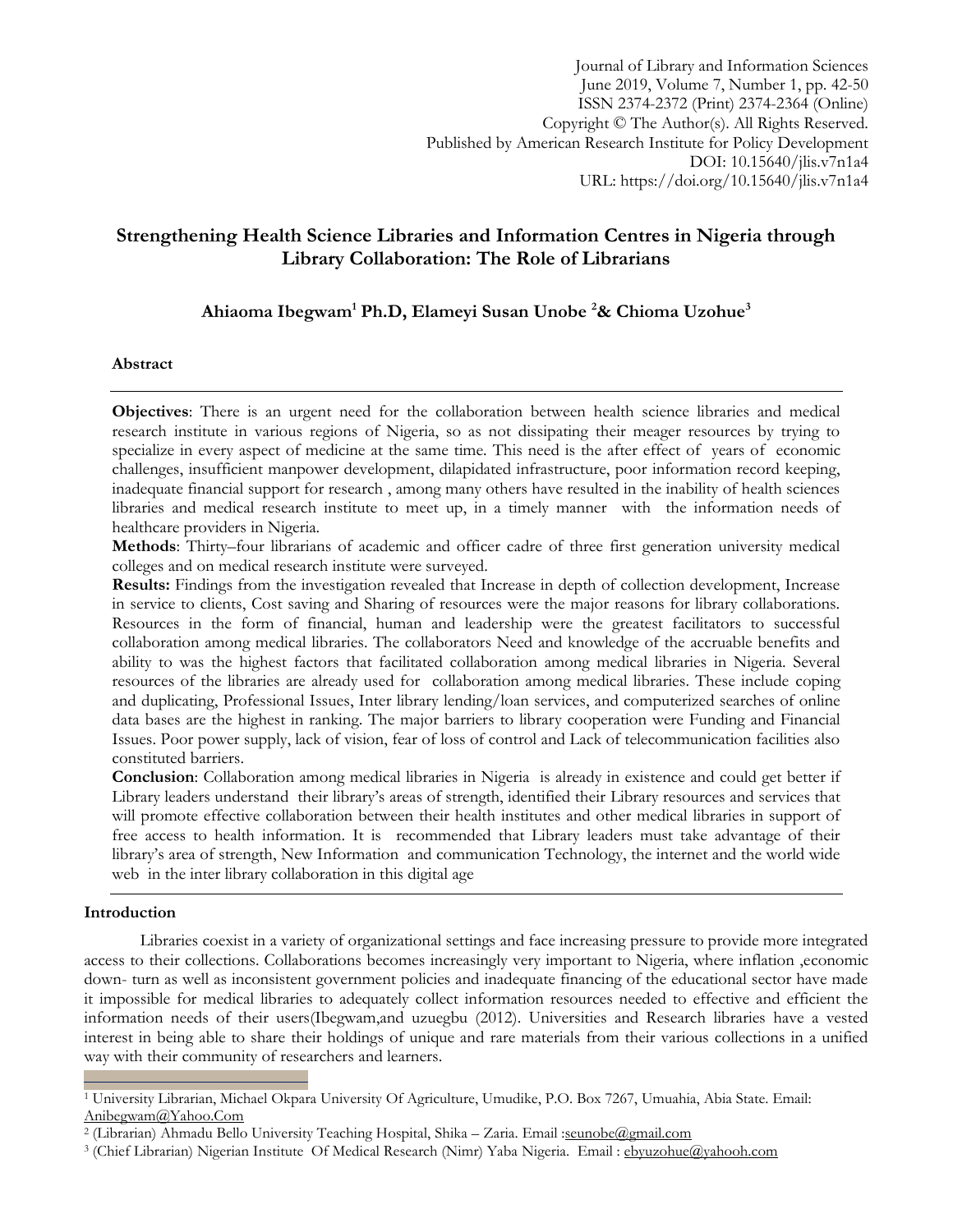Collaborated access to collections is just one way of how libraries, can maximize their efficiency and impact by working closely together. How do these three communities respond to increasing economic and end-user pressures for greater integration? Shared data, services, technological infrastructure, staff, expertise and taking advantage of the new information social media and tools can unlock greater productivity within institutions, as well as create online research environments more aligned with user's expectations.

#### **Objectives of the study**

The objectives of this study are to:

- 1. Identify possible reasons for library collaboration in selected Nigerian medical libraries;
- 2. Identify Factors that facilitate collaboration;
- 3. Discover aspects of library resources and services where collaboration exists in selected Nigerian medical libraries;
- 4. Potential Areas for Collaboration among Medical and Research Institute Libraries in Nigeria;
- 5. determine the perceived benefits of collaboration among medical libraries;
- 6. discover possible barriers to collaboration;
- 7. to determine the status of this initiative; and
- **8.** suggest strategies for encouraging increased and sustained inter library collaboration by professionals in Nigerian medical and research libraries

This paper will also discover the other areas of strength of the libraries and medical research institutes so as to discover new areas of possible collaboration.

### **Review of related Literature**

#### **The concept of collaboration**

In this study, collaboration, cooperation and resource sharing will be used as synonyms in application to the same concepts. According to Schneider, F. (2007), the term collaboration at present is analogously used as cooperation. The importance of collaboration is a key ideal in the attainment of success . It is a foundation of acquaintance among people of one's similitude. Furthermore, it switches the stance of competence within a certain group into a stance of interactive production. A proper guide to collaboration must be set to fully employ and support its goal. Notwithstanding the idea of working in unison, collaboration still has the setback of failure. Various research studies proved that working teams often arrive at a wrong decision especially on tasks requiring solutions to complex problems. This might be a point of truth as individuals classified within the team itself are each a subject of different and distinctive personalities, thus creating a clash among their decisions and thoughts. This can be resolved by means of apposite selection of groupings, that is, assigning each individual to groups of similar interests , knowledge or skill for a gear towards the success of the project being collaborated . That is the reason for the choice of medical libraries in Nigeria. Another obstacle to collaboration is technology . The dynamics of technology poses the independence of learning , hitherto . It creates distance among each individual as learning can readily be accessed through various technological approaches such as the internet and the new information media among others , therefore needing no longer the interaction with different personalities significant to team work. [D'Amour D,](http://www.ncbi.nlm.nih.gov/pubmed?term=D%27Amour%20D%5BAuthor%5D&cauthor=true&cauthor_uid=16096150) [Ferrada-Videla M,](http://www.ncbi.nlm.nih.gov/pubmed?term=Ferrada-Videla%20M%5BAuthor%5D&cauthor=true&cauthor_uid=16096150) [San Martin](http://www.ncbi.nlm.nih.gov/pubmed?term=San%20Martin%20Rodriguez%20L%5BAuthor%5D&cauthor=true&cauthor_uid=16096150)  [Rodriguez L,](http://www.ncbi.nlm.nih.gov/pubmed?term=San%20Martin%20Rodriguez%20L%5BAuthor%5D&cauthor=true&cauthor_uid=16096150) [Beaulieu MD.](http://www.ncbi.nlm.nih.gov/pubmed?term=Beaulieu%20MD%5BAuthor%5D&cauthor=true&cauthor_uid=16096150)(2005) posits that c the concept of collaboration is commonly defined through (1)five underlying concepts: sharing, partnership, power, interdependency and process; (2) the most complete models of collaboration seem to be those based on a strong theoretical background, either in organizational theory or in organizational sociology and on empirical data; (3) there is a significant amount of diversity in the way the various authors conceptualized collaboration and in the factors influencing collaboration; (4) these frameworks do not establish clear links between the elements in the models and the outputs; and (5) the literature does not provide a serious attempt to determine how patients could be integrated into the health care team, despite the fact that patients are recognized as the ultimate justification for providing collaborative care.

The Collaboration Concept is a process where collaborators move from coexistence to full cooperation. It is the decision of a group of people to work together to achieve a common goal or vision. The effectiveness of team work and the sharing of expertise and responsibility leads to care that is greater than the sum of its parts. Collaboration fosters synergy that patients will notice(Nursing .com, 2010).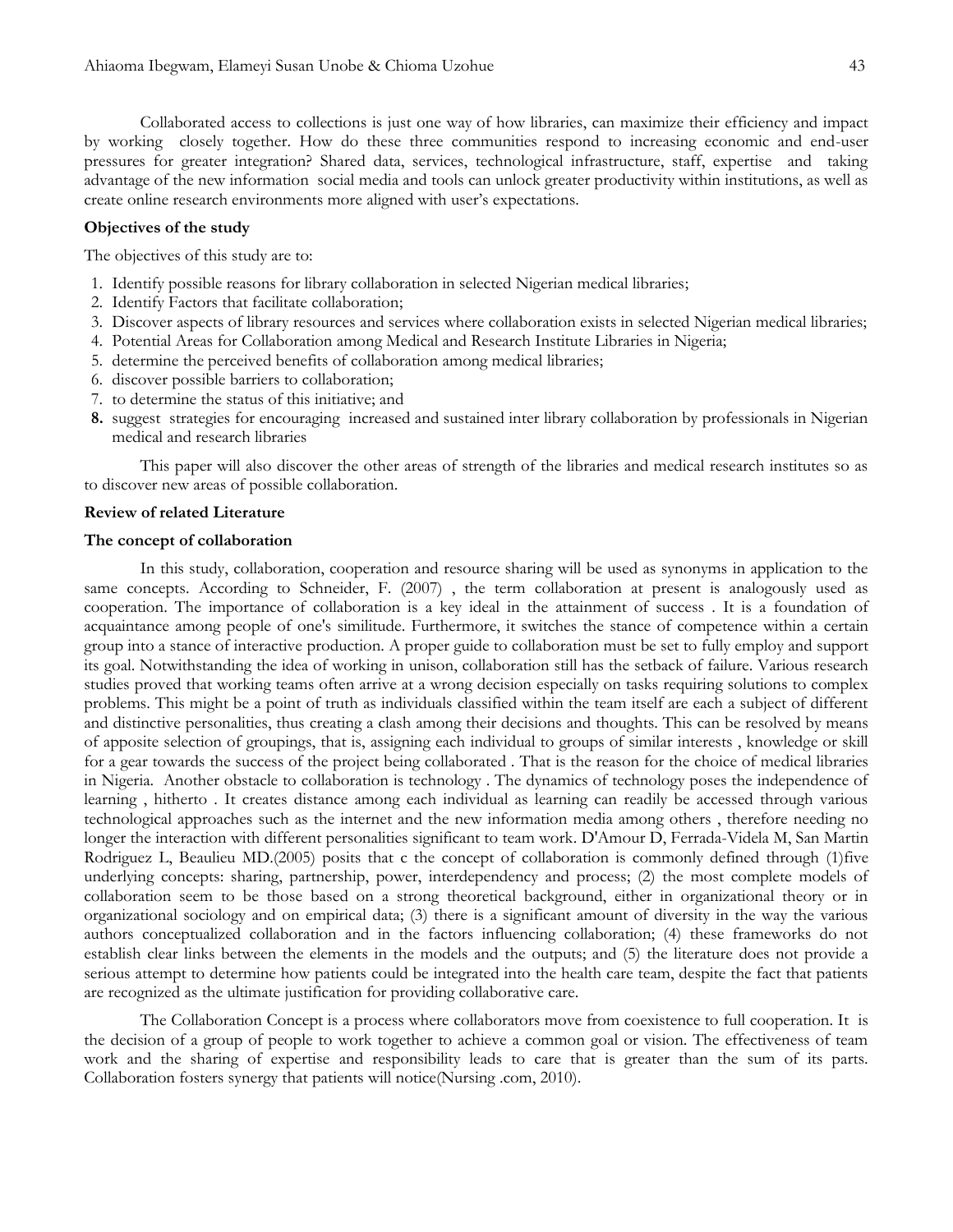#### **Collaboration Models**

There have been various models of team collaboration (Orasanu & Salas, 1992;; Stahl, 2000; McNeese, Rentsch, Perusich, 2000; Hurley, 2002; Noble, 2002) each focusing on various aspects while describing those aspects at different levels of detail.

However, for a model of collaboration to be an effective mechanism for understanding the operating cognitive mechanisms underlying collaborative team behavior the model needs to be defined at a level of granularity, which covers all the major components and mechanisms of team collaboration. The approach to describing the model is as follows: (1) define the problem domain for the model, (2) define all the various collaboration stages that a team goes through to solve the problem, (3) define the meta-cognitive processes that guide team collaboration, (4) define and describe the information processing components that the team performs to achieve each collaboration stage, (5) define the knowledge required to achieve each information processing component and (6) define the communication mechanisms used by the team to build the necessary knowledge along with supporting the information processing. Collaboration in an academic library, it is associated with academic development, innovative library practice, up-todatedness and promptness in the delivery of users information needs. Collaboration is what differentiates organization knowledge management from individual learning or knowledge management(Anasi; Imo;Akpan and Adedokun(2012).

#### **Collaboration Methods**

Collaborative methods are processes, behaviors and conversations that relate to [collaboration](http://en.wikipedia.org/wiki/Collaboration) between individuals. These methods specifically aim to increase the success of [teams](http://en.wikipedia.org/wiki/Team) as they engage in collaboration. [Collaboration](http://en.wikipedia.org/wiki/Collaboration) among libraries can occur in various ways. There are the traditional interlibrary loan procedures, which do not differ from those of other libraries. Most llibraries, especially those of universities and research centres, will lend materials to other libraries and will borrow as well, using standard interlibrary forms or online requests through major networks. Perhaps the only distinguishing feature in a medical library is that more materials are of serials nature and do not circulate beyond the library walls because limited which is consequent on the high cost of procurement of the foreign titles. Increasingly, however, medical libraries provide photocopies and computer print-out , as well as forwarding of digital copes via the webs in lieu of lending original materials.

#### **Benefits of collaboration among libraries**

Successful collaboration can have many benefits including: Maximizing the power of participating groups through joint action and building human capital and community support **(**Shepherd,2004). Avoiding unnecessary duplication of effort or activity Sharing talents and resources , Providing superior quality services ,Developing and demonstrating public support for an issue, action, or unmet need Increasing funding and grant opportunities, Expanding programming and outreach by reaching new audiences, creating and enhancing programs and services. Assisting with marketing library programs and services or heightening awareness of the library. Increasing staff job satisfaction and a better understanding of their roles in a broader perspective. Fostering cooperation among grassroots organizations and community members. Being visible not to just those who are library patrons but also to those who can provide funding. Taking part in community meetings, city council meetings, etc allows the opportunity to voice the importance of libraries and form partnerships that might not have been formed otherwise Creating community connections. Accomplishing more than any single organization could. Many libraries encourage staff to participate in opportunities for the library to actively engage in the community outside library walls with good reason: Collaborations can enhance the library's ability to serve your community and make library services more visible and valued. The purpose for collaboration should be at the heart of your library's mission. By working across traditional boundaries, the library can deliver better service, value, and outcomes for your library's customers, stakeholders, and communities.

Working collaboratively opens up possibilities and enables libraries to share and conserve resources, reach new audiences, and expand services and programs. Collaboration allows libraries to provide more than they could alone.Collaborative behaviour is the only way to connect to the many library customers using new social technologies**.** By establishing relationships with varied people from different community groups whose purposes align with the library, including local agencies, religious organizations, local schools, and parents groups that share the library's goals and philosophy, the library can increase its knowledge of the community and its needs while expanding the library's sphere of influence. Successful collaboration can have many benefits including: Maximizing the power of participating groups through joint action and building human capital and community support. Avoiding unnecessary duplication of effort or activity.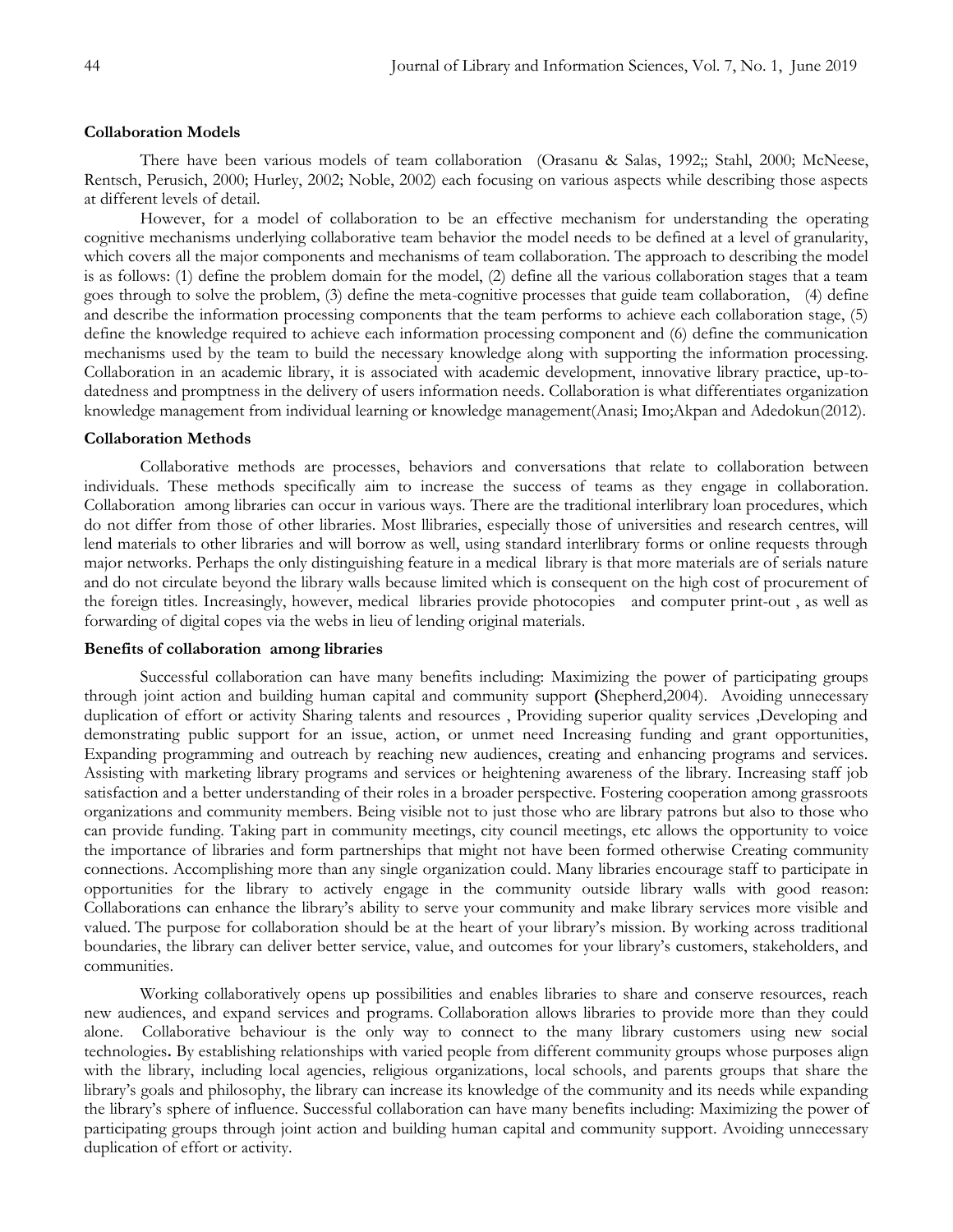Sharing talents and resources Providing superior quality services. Developing and demonstrating public support for an issue, action, or unmet need Increasing funding and grant opportunities. Expanding programming and outreach by reaching new audiences, creating and enhancing programs and services. Assisting with marketing library programs and services or heightening awareness of the library Increasing staff job satisfaction and a better understanding of their roles in a broader perspective Fostering cooperation among grassroots organizations and community members.

Being visible not to just those who are library patrons but also to those who can provide funding. Taking part in community meetings, city council meetings, etc allows the opportunity to voice the importance of libraries and form partnerships that might not have been formed otherwise Creating community connections. accomplishing more than any single organization could

#### **How Libraries Can Develop Collaborative Partnerships**

## **Previous studies on collaboration**

Increase in the value and demand for information puts pressure on African university libraries to offer more effective services to users. African universities must shift gears in order to justify their existence in the changing information sharing environment (Etim, 2006). **[Hussaini Ali](mailto:babanayashe@yahoo.com)**; **[J.E. Owoeye](mailto:owoeyeeddy@yahoo.com)**' and **[Stella N.I. Anasi](mailto:anasistella@yahoo.com)**(2010) described the benefits derivable from library cooperation as immense. As savings are made from limited funding; users have ready access to a greater amount of information resources; duplication of materials is reduced and time and efforts too. Staff build and maintain professional relationships and this boosts their morale and bring about job satisfaction as they are able to use their talents more, share skills, expertise and facilities of each member library. Anasi, Akpan and Adedokun(2012) further stated that the ultimate in library cooperation is when the individual user in a specific library, sitting behind a workstation goes through options which give him access to contents of collections of several libraries, which he can retrieve the electronic versions of the full texts and download or print. The real gain, which is substantial, is intellectual, where access to larger amount of materials is made. These scholars noted that unfortunately, however, that despite good laid down policies, visions, missions and promises, the philosophy of resource sharing in Africa, in general, and Nigeria, in particular, has remained largely on paper. This situation is undoubtedly caused by lack of mutual trust, political will to succeed, gross under-funding of libraries and inhospitable networking environment, among other critical issues.

**Uhegbu, (2010)** espouses the rationale for public–private sector collaboration for quality library and information science education in Nigeria. In all the phases librarianship has passed through in Nigeria, it has been public sector sponsored. The paper identifies ways in which the private sector could participate towards ensuring quality library and information science education in Nigeria. It identifies the token presence of the private sector in librarianship as one of the factors that lead to infrastructural decay, inadequate or near absence of teaching and learning aids, low social perception of the profession and poor remuneration of librarians in the country. Ways that can could be used to attract private sector support are outlined. Private sector participation in librarianship will provide funds to acquire new facilities, maintain existing ones, develop infrastructure and equip libraries and resource centres which will ultimately lead to the production of technically sound a d knowledgeable professional.

#### **How Libraries Collaborative Partnerships Can be Develo**ped

Partnerships can range from short-term agreements to share a venue and the associated costs of a single program, to long-range arrangements between government agencies or businesses to provide ongoing services. Examples include: Sharing technology skills and technology costs with neighboring libraries or community groups through consortiums or committees. Collaborating on shared programme development and promotion such as computer training classes, consumer health information or resources for new immigrant Sharing the expense of employing a computer trainer, Web designer or tech support person. Online sharing through blogs or discussion groups that disseminate local expertise and information. Sharing the expense of purchasing and maintaining one web server among several small libraries, Training and funding partnerships. Partnering to build and share audiences. Fostering political alliances, Working with local and state agencies to provide business development workshops and research. Providing career centers for locating and applying for employment opportunities online. Cross-promoting of events though flyers or online means This study therefore attempts discover the issues that affect the strengthening of health science libraries and medical research institutes in Nigeria through library collaboration. The health sciences librarians were used as the subject of this study because of their pivotal role in information collection, management and dissemination within the health professional team and medical sciences community.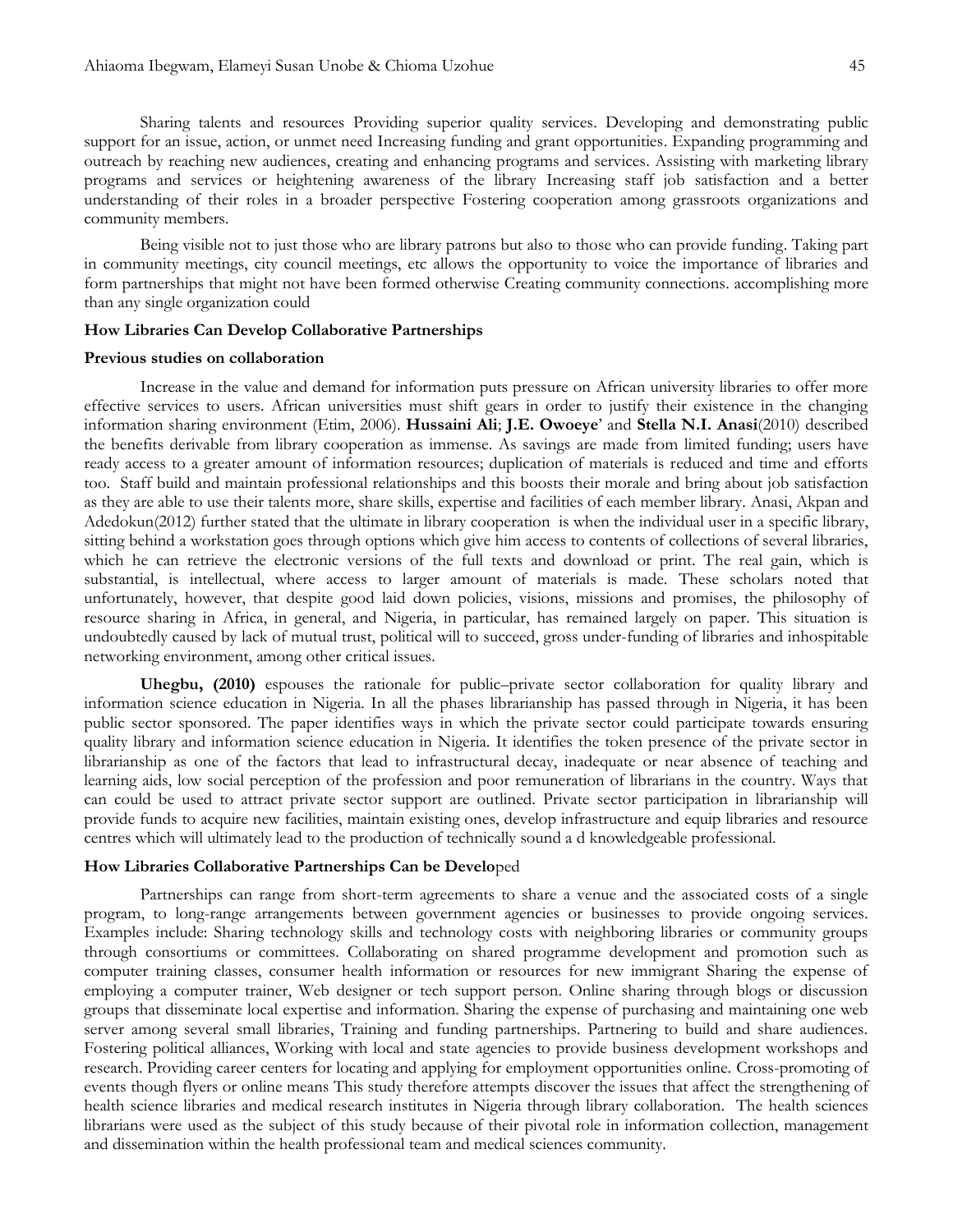## **Research Methods**

This study used descriptive survey design using researcher designed questionnaire for data collection for data generation (The library collaboration in the questionnaire are adaptation of those currently in use in academic libraries United States Agricultural Information Questionnaire 2009;Wilson, 2007; and Finnert,2005). They are however not exhaustive. In Nigeria there are 29 NUC accredited medical school in Nigeria; Out of this 23 are federal.

Three of these medical schools from the oldest universities that are adjudged as being very equipped and have been around long enough to have produced generations of medical graduated and therefore are able to bring value to the collaboration in terms of human and material resources. These are the colleges of medicine health sciences libraries of the universities of Lagos in the west; Ahmadu Bello University in the north and university of Lagos also in the west. All these universities belong to the first generation universities are located in the western and northern pars of Nigeria. The National institute for Medical Research (NIMR) being the oldest medical institute in Nigeria, with two out-stations in New Bussa in 1983 was also included. Since most of these medical libraries are in the west it is hoped that cooperation and collaboration will be easier.

## **Findings and Discussions**

The questionnaire was distributed to all known librarians and library officers of these libraries. In all thirty seven copies of this questionnaire was administered and thirty four(91,9%) useable copies were returned. Fifteen (15) of the responders were women while 19 of the respondents are males. Twenty-nine of them were above 40 years, while four of them were between 30-40 years. None was below thirty years of age .Twenty-one of them had practiced for four to nine years, while nine had worked between 10-19 years. Only four of the librarians had worked between one to three years on the job. Tables 1-8 are used to depict some of the answers that were received in response to some of the vital questions that were asked. Objective 1: Identify possible reasons for library collaboration in selected Nigerian medical libraries

| Items                                    | <b>Yes</b>   | No opinion   | N <sub>0</sub>           |
|------------------------------------------|--------------|--------------|--------------------------|
| Increase depth of collection development | $34(100\%)$  |              | $\overline{\phantom{0}}$ |
|                                          | $34(100\%)$  | -            | $\overline{\phantom{0}}$ |
| Cost saving                              | $34(100\%)$  | -            | $\overline{\phantom{0}}$ |
| <b>Share resources</b>                   | $34(100\%)$  |              |                          |
| Demonstrate proactive approach           | $21(61.8\%)$ | $7(20.6\%)$  | 6(17.6)                  |
| Share expertise                          | $23(67.6\%)$ | 5(14.7%)     | $4(11.8\%)$              |
| <b>Encourage discussion</b>              | $12(35.3\%)$ | $21(61.8\%)$ | $2(5.9\%)$               |
| Sense of obligation                      | $11(32.4\%)$ | $23(67.6\%)$ |                          |
| Utilize staff more fully                 | $23(67.6\%)$ | $9(26.5\%)$  | $3(8.8\%)$               |
| Generate profit                          | $15(44.1\%)$ | $12(35.3\%)$ | $7(20.6\%)$              |
| ICT promotes collection development      | $19(55.9\%)$ | $8(23.5\%)$  | $4(11.8\%)$              |

#### **Table 1: Reasons for library collaboration**

Increase in depth of collection development, Increase in service to clients, Cost saving and Sharing of resources with 100% respondents consecutively were the major reasons for library collaborations

# **Objective2 :Factors that facilitate collaboration**

| Factors that facilitate collaboration     | Yes          | No opinion  | $\overline{N}_{O}$ | Ranking     |
|-------------------------------------------|--------------|-------------|--------------------|-------------|
| Needs and benefits                        | $27(79.4\%)$ | $4(11.8\%)$ | $3(8.8\%)$         | $2(5.9\%)$  |
| Positive attitudes                        | $15(14.1\%)$ | $7(20.6\%)$ | $12(35.3\%)$       | $5(15.7\%)$ |
| Vision, mission, goals                    | $21(61.8\%)$ | $3(8.8\%)$  | $10(35.3\%)$       | $3(8.8\%)$  |
| Resources-financial, human and leadership | $29(85.3\%)$ |             | $5(15.7\%)$        | $4(11.8\%)$ |
| Community development                     | $4(11.8\%)$  |             |                    | $1(2.9\%)$  |
| Constant communication                    | $27(79.4\%)$ | $2(5.9\%)$  | $5(15.7\%)$        | $2(5.9\%)$  |

Resources in the form of financial, human and leadership (85.3%) were the greatest facilitators to successful collaboration among medical libraries. The collaborators Need and knowledge of the accruable benefits and ability to were the highest factors that facilitated collaboration among medical libraries in Nigeria. The least facilitator was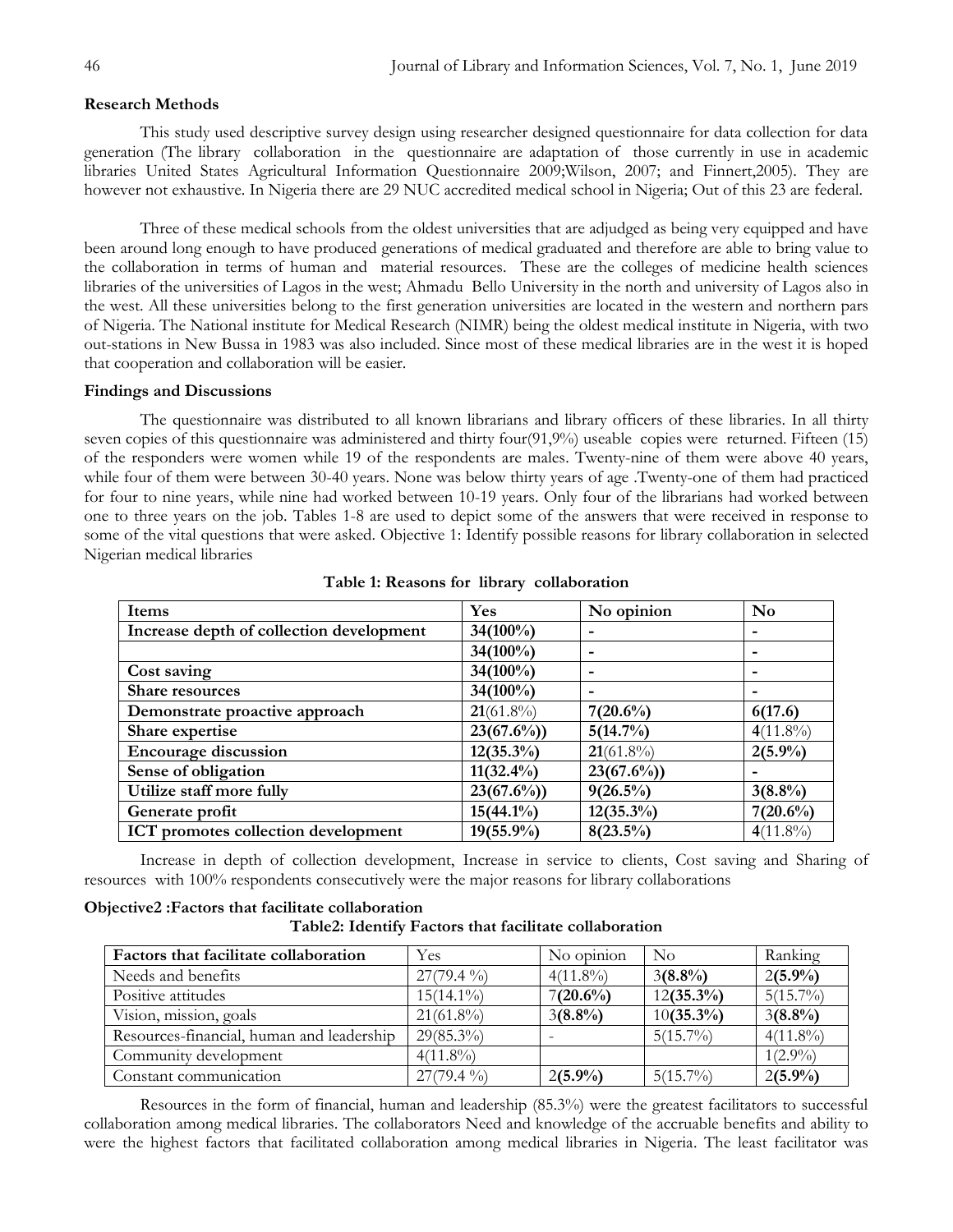Community development. **Objective 3: determine the status of library collaboration initiative among medical libraries in Nigeria**

| Items      | No. of respondents | Percentages | Ranking |
|------------|--------------------|-------------|---------|
| Yes        | 29                 | $(85.3\%)$  |         |
| $\bf No$   |                    | $(8.8\%)$   |         |
| No opinion |                    | $(2.9\%)$   |         |

**Table 3: status of library collaboration initiative among medical libraries in Nigeria**

85.3%of the respondents stated that collaboration is already in existence in among medical libraries in Nigeria. Objective 4: Identify **Library resources and services** where collaboration exists in selected Nigerian medical libraries

| Table 4: Library resources and services collaboration between health institutes and medical libraries in |                                              |  |  |
|----------------------------------------------------------------------------------------------------------|----------------------------------------------|--|--|
|                                                                                                          | support of free access to health information |  |  |

| Library resources ad sevices               | Existing     | Not Existing | No Response  |
|--------------------------------------------|--------------|--------------|--------------|
| Benchmarking and Library Standards         | $5(14.7\%)$  | 21 (61.8%)   | $8(23.5\%)$  |
| Compensation and Salary Issues             | $17(50\%)$   | 13 (38.2%)   | $4(11.8\%)$  |
| <b>Expert Searching</b>                    | $23(67.6\%)$ | $11(32.4\%)$ |              |
| Health Information Literacy                | 11(32.4)     | $17(50\%)$   | 6(17.6)      |
| <b>Accreditation Resources</b>             | 9(26.5)      | $19(55.9)\%$ | 6(17.6)      |
| Library Public Relations and Marketing     | $5(15.7\%)$  | $23(67.6\%)$ | 6(17.6)      |
| Professional Issues                        | $31(91.2\%)$ |              | $3(8.8\%)$   |
| registration of external users             | $9(26.5\%)$  | $23(67.6\%)$ | $2(5.9\%)$   |
| Inter library lending/loan services        | $30(88.2\%)$ | $4(11.8\%)$  |              |
| referencing                                | $23(67.6\%)$ | $11(32.4\%)$ |              |
| selective dissemination of information     | 18(52.9.%)   | $16(47.1\%)$ |              |
| ICT / audiovisual                          | $16(47.1\%)$ | 18(52.9.%)   |              |
| coping and duplicating                     | $34(100\%)$  |              |              |
| thesis services                            | $23(67.6\%)$ | $4(11.8\%)$  | 7(20.5)      |
| Indexing and abstracting                   | $8(23.5\%)$  | $26(76.5\%)$ |              |
| Bibliographic compilations                 | $12(76.5\%)$ | $5(15.7\%)$  | $17(50.0\%)$ |
| Computerized searches of online data bases | $26(35.3\%)$ |              | $8(23.5\%)$  |

Several resources of the libraries are already used for collaboration among medical libraries. These include [coping](http://www.mlanet.org/resources/#libpr) and duplicating34(100%), [Professional Issues3](http://www.mlanet.org/resources/#prof)1(91.2%), Inter library [lending/](http://www.mlanet.org/resources/#salary)loan services30(88.2%), and Computerized searches of online data bases 26(35.3%) are the highest in ranking. While issues related to [Library](http://www.mlanet.org/resources/#libpr)  [Public Relations and Marketing,](http://www.mlanet.org/resources/#libpr) [Benchmarking and Library Standards5](http://www.mlanet.org/resources/#bench)(15.7%) were the least resources or services that are collaborated. Objective 5:Potential Areas for Collaboration among Medical and Research Institute Libraries In Nigeria

**Table 5**: **Potential Areas for Collaboration among Medical and Research Institute Libraries In Nigeria**

|                                                         | Agree        | Strongly agree | $\rm No$<br>$\cdot$ $\cdot$<br>opinion | Disagree     | Strongly<br>Disagree |
|---------------------------------------------------------|--------------|----------------|----------------------------------------|--------------|----------------------|
| Repackaging information                                 | $11(32.4\%)$ | $15(44.1\%)$   | $2(^{0}_{0})$                          | $4(11.8\%)$  | $2(58.8\%)$          |
| Staff training/ development                             | $15(44.1\%)$ | 14(41.2%)      | $3^{(0)}$                              | $1(2.9\%)$   | $1(2.9\%)$           |
| Provision of facilities for life long                   | $27(79.4\%)$ | $2(5.9\%)$     | $5(^{0}/_{0})$                         |              |                      |
| learning                                                |              |                |                                        |              |                      |
| exhibition<br>Library<br>reach<br>$\sqrt{\mathrm{out}}$ | $4(11.8\%)$  | $7(20.6\%)$    |                                        | $13(38.2\%)$ | $10(29.4\%)$         |
| programmes                                              |              |                |                                        |              |                      |
| Inter library loan service                              | 14(41.2%)    | 19(58.9%)      | $1(2.9\%)$                             |              |                      |
| Open access catalogues of indigenous                    | $12(35.3\%)$ | $10(29.4\%)$   | $12(35.3\%)$                           |              |                      |
| publication                                             |              |                |                                        |              |                      |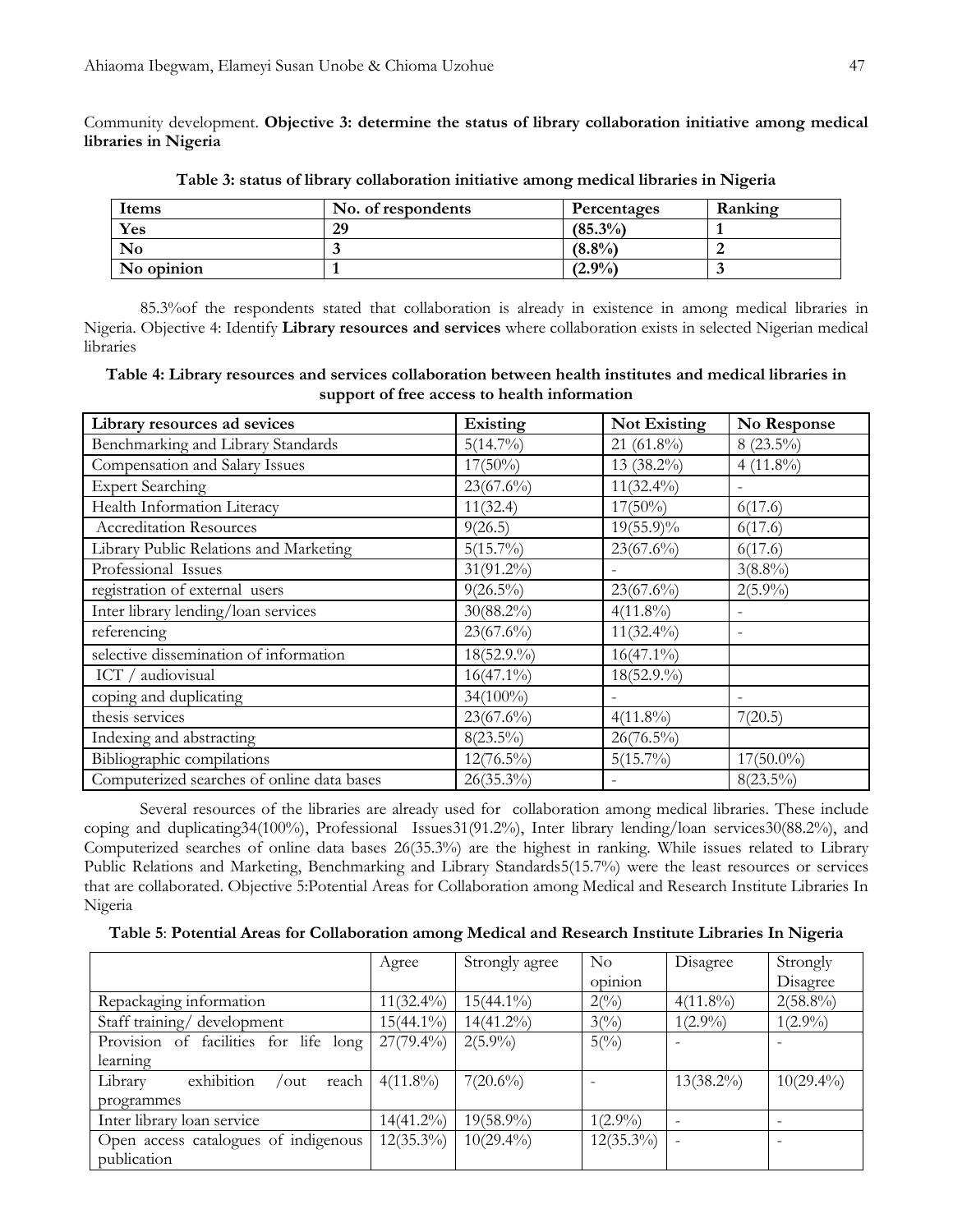Presently collaboration and some degree of partnership exist in the areas of Provision of facilities for life long (27(79.4%) agreeing and2(5.9%) strongly agreeing) of cooperating with other libraries. Also in existence is Inter library loan service with 14(41.2%)and19(58.9%) agreeing and strongly agreeing.

Objective 6: determine the perceived benefits of collaboration among medical libraries discover possible barriers to collaboration

| Table 6: Benefits of collaboration among medical libraries |  |  |  |  |  |  |  |  |
|------------------------------------------------------------|--|--|--|--|--|--|--|--|
|------------------------------------------------------------|--|--|--|--|--|--|--|--|

| <b>Perceived Benefits</b>                                      | Yes          | $\rm No$      | $\rm No$     |
|----------------------------------------------------------------|--------------|---------------|--------------|
|                                                                |              | opinion       |              |
| Determines quality of library service information skill needed | $11(32.4\%)$ | $20(58.8\%)$  | $3(8.6\%)$   |
| by students for research project                               |              |               |              |
| Increased opportunities for funding                            | $12(35.3\%)$ | $11(32.5\%)$  | $10(29.4\%)$ |
| Closer Relationships with new colleagues                       | $17(50.0\%)$ | $15(44.1\%)$  | $2(5.8\%)$   |
| Better decisions & deliverables                                | $25(73.5\%)$ | $4(11.8\%)$   | $5(12.7\%)$  |
| Increased likelihood of technology transfer                    | $19(55.9\%)$ | $15(44.1\%)$  | Ξ.           |
| Enhanced appreciation of other cultures                        | $13(38.3\%)$ | $15(44.1\%)$  | $6(17.6\%)$  |
| Opportunities to learn & develop new technologies              | $26(76.5\%)$ | $8(23.5\%)$   |              |
| Opportunities to meet or exceed user needs & expectations      | $23(67.6\%)$ | $9(2446.5\%)$ | $2(5.8\%)$   |
| Opportunities to improve leadership,<br>management &           | $14(41.1\%)$ | $13(38.2\%)$  | $7(20.6\%)$  |
| rhetorical skills                                              |              |               |              |
| Provision of quality information                               | $27(79.4\%)$ | $5(12.7\%)$   | $2(5.9\%)$   |
| Ability to compare notes on best practices                     | $27(79.4\%)$ | $6(17.6\%)$   | $1(2.9\%)$   |

The highest perceived benefits of collaboration were Opportunities to learn and develop new technologies with 26(76.5%)respondents and the expectation of Better decisions & deliverables as attested to by 25(73.5%) of the responders.Objective 7: possible barriers to library collaboration

| <b>Barriers to Resource Sharing</b>                  | Yes          | No opinion        | $\rm No$     | $\frac{0}{0}$ |
|------------------------------------------------------|--------------|-------------------|--------------|---------------|
| Priority given to local users                        | $12(35.3\%)$ | $3(8.8\%)$        | $5(14.7\%)$  |               |
| Lack of Access to ICT facilities                     | $23(67.6\%)$ | $10(29.4\%)$      | $1(2.9\%)$   |               |
| lack of resources                                    | $5(14.7\%)$  | $7(20.5\%)$       | $22(64.7\%)$ |               |
| fear of loss of control                              | $25(73.5\%)$ | $9(26.5\%)$       |              |               |
| lack of time                                         | $5(14.7\%)$  |                   |              |               |
| lack of evidence of benefits                         | $5(14.7\%)$  |                   | $29(85.3\%)$ |               |
| Funding and Financial Issues                         | $31(91,2\%)$ |                   | $3(8.8\%)$   |               |
| lack of vision                                       | $27(79.4\%)$ |                   |              |               |
| Library Staffing Barriers                            | $17(50\%)$   | $2(5.8\%)$        | $5(14.7\%)$  |               |
| Lack of motivation                                   | $12(35.3\%)$ | $2(2.8\%)$        | $20(58,8\%)$ |               |
| Lingering climate of competition among the libraries | $9(26.5\%)$  | $2($ % $)($ % $)$ | $23(67.6\%)$ |               |
| Lack of telecommunication facilities                 | $25(73.5\%)$ | $9(^{0}_{0})$     |              |               |
| Lack of management support                           | $19(55.9\%)$ | $11(^{0}_{0})$    | $4(11.8\%)$  |               |
| Poor power supply                                    | $27(79.4\%)$ | $7(20.5\%)$       |              |               |

## **Table 7: Respondents opinion of possible barriers to library collaboration**

The major barriers to library cooperation were Funding and Financial Issues with 31(91.2%)respondents; Poor power supply and lack of vision with 27(79.4%)respondent, each and fear of loss of control and Lack of telecommunication facilities with 27(79.4%)responders supporting this position. Objective 8 : suggest strategies for encouraging increased and sustained inter library collaboration by professionals in Nigerian medical and research libraries.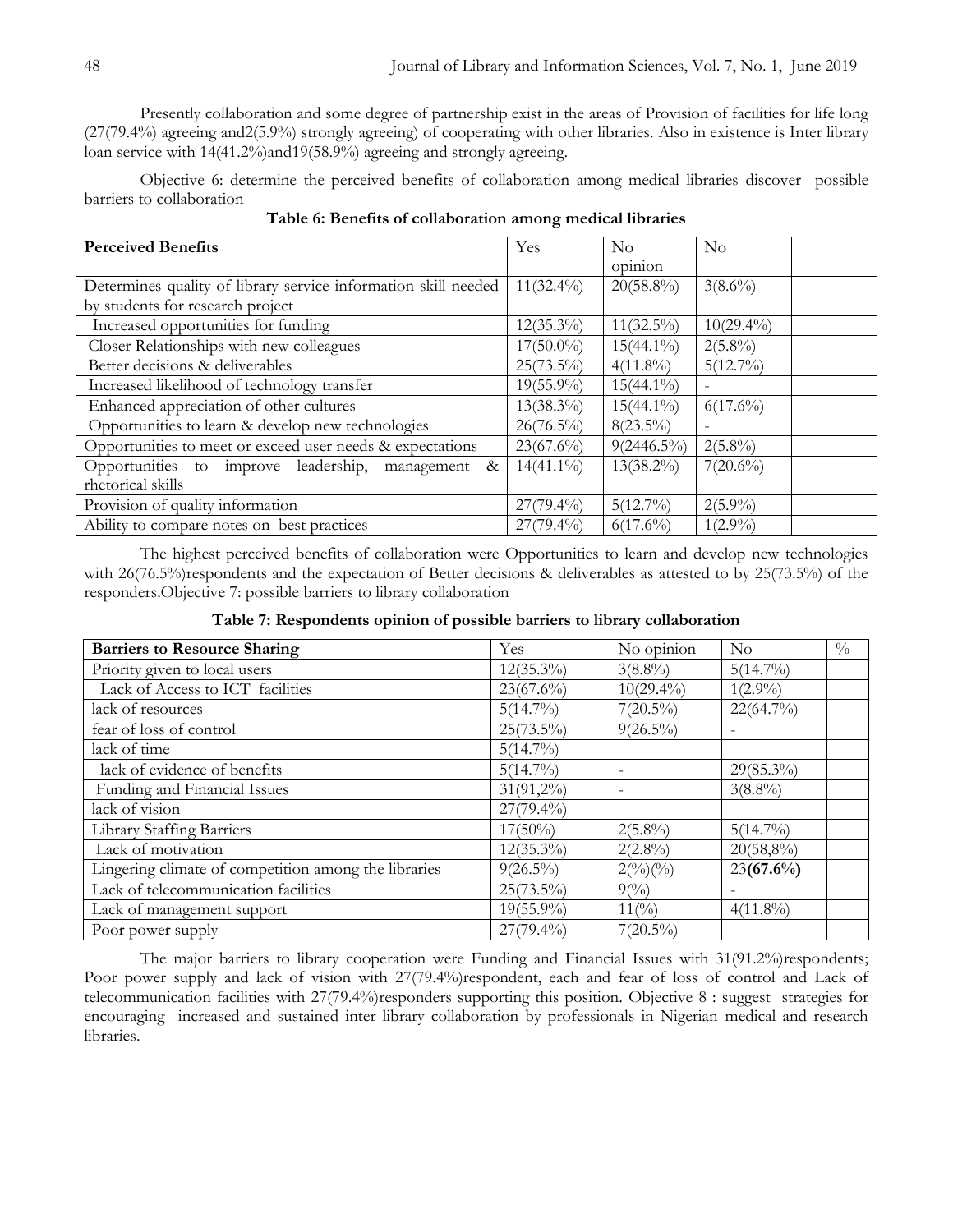| <b>Strategies</b>        | Yes          | No opinion          | $\rm No$     |
|--------------------------|--------------|---------------------|--------------|
| Workshops/seminars       | $26(76.5\%)$ | $8(23.5\%)$         |              |
| User groups              | $17(50\%)$   | $7(20.6\%)$         | $10(29.5\%)$ |
| Networking via internet  | $22(64.7\%)$ | $12(35.3\%)$        |              |
| web conferencing         | $10(29.4\%)$ | $20\frac{658.8}{ }$ | $4(11.7\%)$  |
| Gifts and exchange       | $23(67.6\%)$ | $8(23.5\%)$         | $2(58.8\%)$  |
| Communication by telecom | 31(91.%)     | $3(8.8\%)$          |              |
| Email communication      | $23(67.6\%)$ | $10(29.4\%)$        | $1(2.9\%)$   |
|                          |              |                     |              |
|                          |              |                     |              |

**Table 8: Strategies for encouraging increased and sustained inter library collaboration**

Main strategies for encouraging increased and sustained inter library collaboration as posited by the respondents are Communication by telecom,31(91.%), and Workshops/seminars26(76.5%).Web conferencing with $10(29.4\%)$  was the least.

| Area of strength/ Research Priorities             | Frequency      | percentage   |
|---------------------------------------------------|----------------|--------------|
| Provision of specialized medical services         | 30             | $30(88.2\%)$ |
| Production of highly trained medical manpower     | 30             | $30(88.2\%)$ |
| Conduct of research into health related problems  | 30             | $30(88.2\%)$ |
| HIV/Aids                                          | 30             | $30(88.2\%)$ |
| Schistosomiasis                                   | $\overline{4}$ | $4(11.8\%)$  |
| Malaria                                           | $\overline{4}$ | $4(11.8\%)$  |
| Onchocerciasis                                    | 4              | $4(11.8\%)$  |
| Tuberculosis                                      | 4              | $4(11.8\%)$  |
| Diarrhoeal Diseases.                              | 4              | $4(11.8\%)$  |
| Haemoglobinopathies                               | 4              | $4(11.8\%)$  |
| Nutrition.                                        | 4              | $4(11.8\%)$  |
| Special Childhood Communicable Diseases<br>rates. | 4              | $4(11.8\%)$  |
| Strategic Research                                | 4              | $4(11.8\%)$  |
| Biotechnology Research                            | 4              | $4(11.8\%)$  |
| Guinea Worm Disease                               | 4              | $4(11.8\%)$  |
| <b>Leprosy Research</b>                           | 4              | $4(11.8\%)$  |
| Cancer Research                                   | 4              | $4(11.8\%)$  |

**T able 9: Areas of strength of the medical libraries and medical research institutes**

Areas of strength of the medical libraries and medical research institutes are as stated on table

Provision of specialized medical services, Production of highly trained medical manpower and, Conduct of research into health related problems are areas of strength and Research Priorities of the institutions under study and by implication the libraries under study suggest strategies for encouraging increased and sustained inter library collaboration by professionals in Nigerian medical and research libraries for the furtherance of human and materials resources sharing with their peers locally and internationally

### **Conclusions and Recommendations**

Collaboration among medical libraries in Nigeria is already in existence and could get better if Library leaders understand their library's areas of strength, identified their **Library resources and services that will promote effective collaboration between their health institutes and other medical libraries in support of free access to health information**.

The challenges and barriers to collaboration must be known. In same vein, the benefits, leaders must know the Strategies for encouraging increased and sustained inter library collaboration. **B**oth staff and senior university administrators must be on the know of ongoing activities through effective communication. Factors that facilitate collaboration must be made known and used to the advantage of effective library cooperation The following recommendations are made: